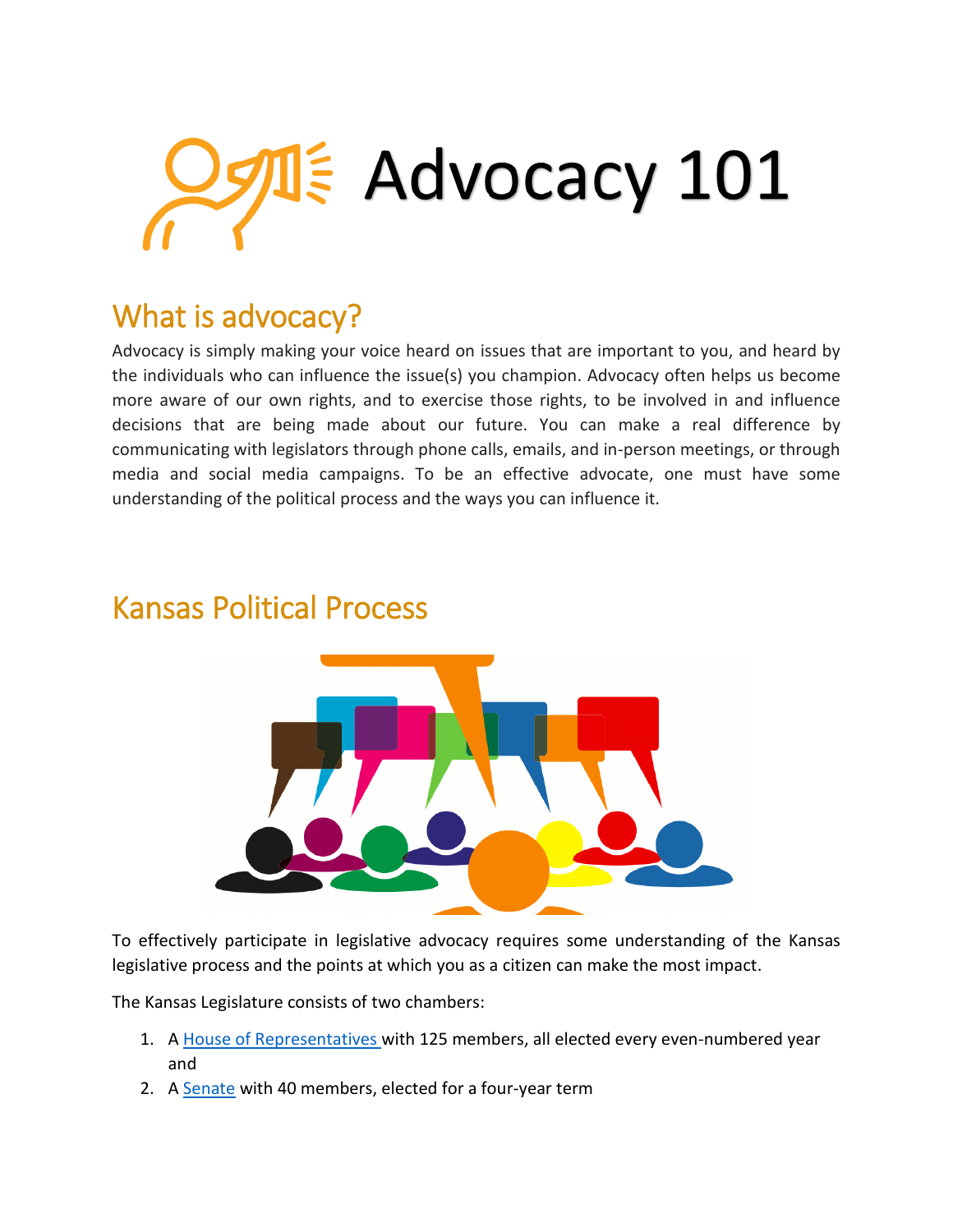The Legislature convenes on the second Monday in January for an annual session and typically adjourns in early May. A bill may be introduced by either house and goes through several steps before becoming law:

- **Introduction** To introduce a bill, a lawmaker asks legislative staff to translate an idea for a new law into specific legislative language. The resulting draft of changes to Kansas law is called a bill. To introduce a bill, a lawmaker need only hand a printout to a clerk on the chamber floor. A new bill is assigned a number (sequentially), with House bills using the prefix HB and Senate bills using SB.
- **Committee consideration** Once introduced, a bill is assigned to a relevant committee where hearings and deliberation may take place. Any member of the public may sign up with the Committee assistant to testify during public committee hearings on a bill.

"Kansas law recognizes that the right of organized as well as unorganized interests to influence governmental policy is an integral part of the American and Kansas political process. Such efforts are based in large part on the constitutional guarantees of freedom of speech and association and the right to participate in one's government." Kansas Ethics Commission

- **Floor vote** Once a bill is approved by the Committee (as written or with amendments), it is sent back to its chamber of origin, where the entire chamber (using a procedural device called the "Committee of the Whole") will deliberate, suggest and vote on amendments, and take a final vote for passage.
- **Second chamber –** If the bill passes the house of origin, it is sent to the second chamber where the process of hearings and votes is repeated. The second chamber can then pass the bill in the same form as the chamber of origin, or amend the bill and send it back to the chamber of origin for concurrence, which may or may not concur with changes.
- **Conference –** If both chambers can't agree on one version of the bill, a joint conference committee is called and both chambers must vote to adopt the conference committee report.
- **Governor and veto consideration –** Once a bill passes both chambers, it is sent to the governor's desk to be signed into law or vetoed. If a bill is vetoed, the legislature must override the veto with 2/3 votes in both houses. After a bill is signed by the governor or passed by 2/3 of both houses, it becomes law.



"We must keep our eyes fixed on the task at hand – and the job we were elected to do. The people who sent us here expect compromise and results."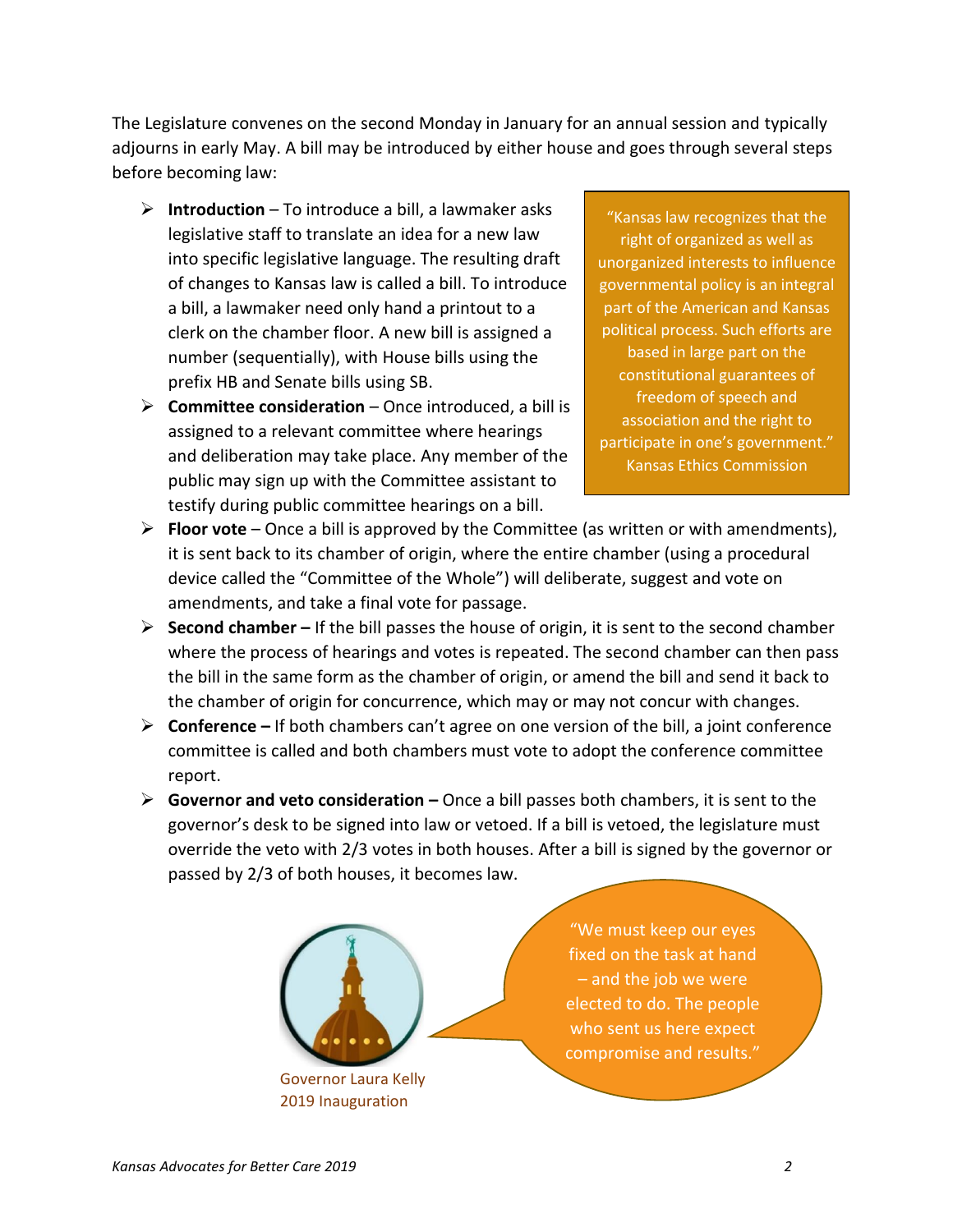## Tips for effective advocacy



Legislators want to hear from those they are elected to represent. It is your right to talk with your representatives about issues that impact you.

• **Be friendly.** Legislators are people. Talk to them as people; be friendly, sincere and honest. Don't let time run out before you turn the conversation to the issue you are there to champion.

• **Be prepared.** This is your opportunity to educate. Begin with a brief explanation of the topic. Provide good information, giving only facts.

• **Be respectful.** Opponents may believe that what you want to do is not good for Kansas, is too costly, or is unfavorable in other ways. Some legislators will disagree with your position. Treat them respectfully. They may be allies on other issues.

• **Be direct.** Answer all questions directly. Tell the whole story.

• **Ask for a specific action.** Find out if you have convinced a lawmaker on your position by asking him or her to take a specific action. KABC will suggest specific appropriate actions to take when we ask you to take an action on elder care priorities. Examples of actions lawmakers are accustomed to citizen advocates making include:

- o Inviting her/him to participate in a community meeting to learn more about an issue
- o Issuing a press statement or holding a public event to draw attention to an issue or a legislative response
- o Writing a letter to state agency officials to ensure the agency's effective oversight and implementation of a new/current law
- o Sponsoring a bill
- $\circ$  Urging committee leadership to take action on a bill assigned to the committee
- o Speaking out on a bill during committee consideration, or asking for a vote on it by the committee
- o Speaking for or against a bill during floor debate, or taking a floor vote on the bill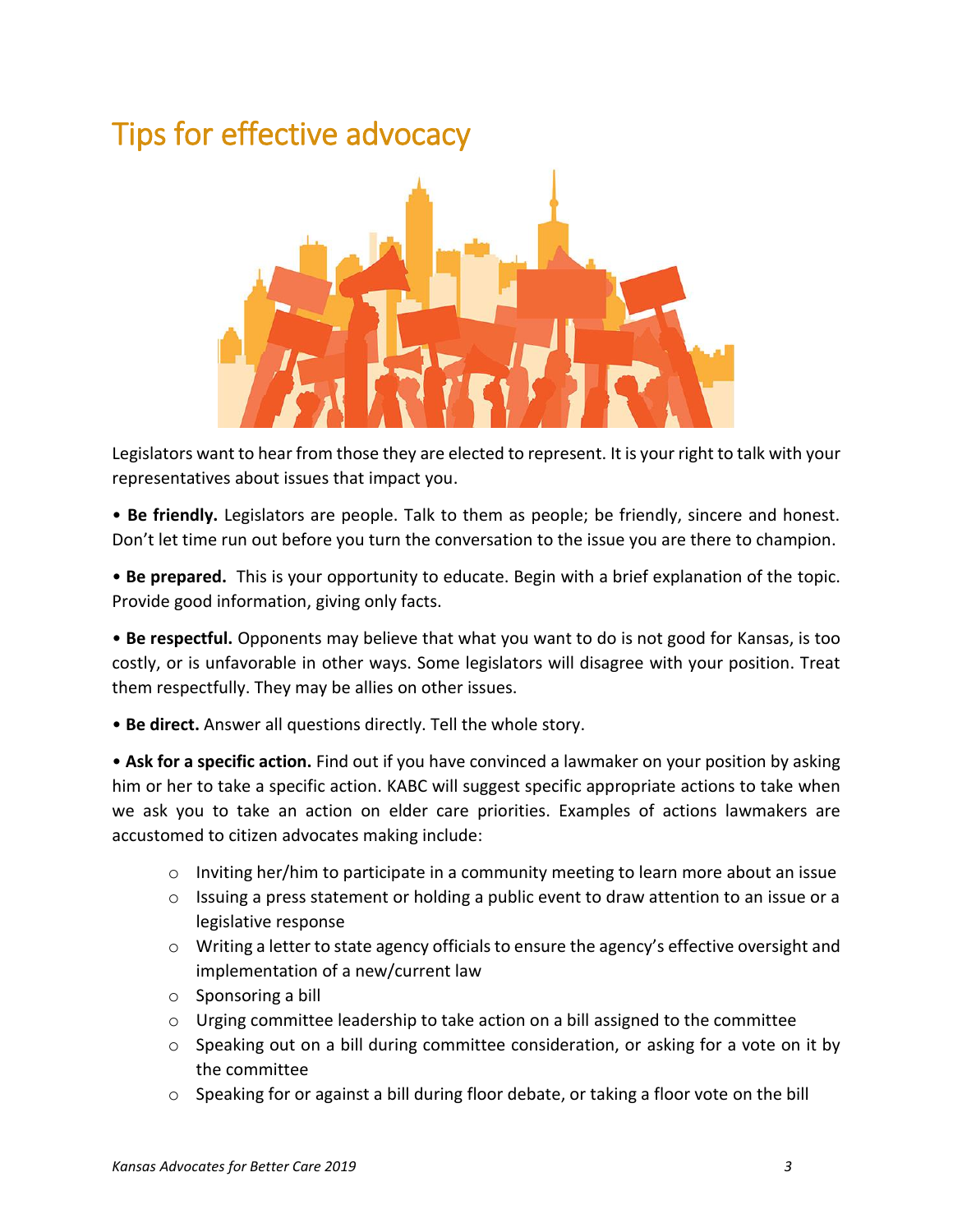• **Establish a relationship.** Distinguish yourself from others by calling or writing to your legislators. Let them know when they have done something right. Don't approach them only when you want something. Legislators respond best to people from their own districts. Build relationships first with lawmakers who represent your home. When you reach out to other lawmakers, try to go with someone from the legislator's district.

• **Say thanks.** Thank your legislator for meeting with you or for reading about your position on an issue.<sup>1</sup>

# How to find and contact your Kansas legislators

You can contact your legislators in many ways: by phone, email, in person, even through social media sites like Facebook and Twitter! What's the best way to make contact? When asked, 77% of legislators nationwide say they prefer to be contacted by email. However, the most effective method may be the method you are most comfortable with. Any contact your legislator

receives from a constituent on an issue may help move the needle in your favor. Here are some tools to help you find and contact your legislators:

### **LOOK UP YOUR KS LEGISLATORS**

Start typing your address and select it from the drop down menu.

The best way to bring about the change you want to see in Kansas is to get informed, get involved, and make a difference. The first step is knowing who represents you in Topeka. Use this tool to find your Kansas Representative and your Kansas Senator, then get in touch with them. Let them know you're a constituent who is paying attention.

#### **KS Leg Lookup:**

A simple, user-friendly site that will tell you which state representative and senator represent you in the Kansas legislature and provide their official and personal contact information, including phone numbers, email addresses, and physical addresses. All you have to do is start typing your own address to find the information you need to stay involved in Kansas government.

**[https://ksleglookup.org](https://ksleglookup.org/)**

For a list of committees that typically hear bills related to KABC's mission and key committee members' contact information, click here: www.kabc.org/how-to-contact-key-legislativecommittee-members

 $\overline{\phantom{a}}$ 

<sup>&</sup>lt;sup>1</sup> Adapted from Children's Hospital of Wisconsin: Healthcare Advocacy 101